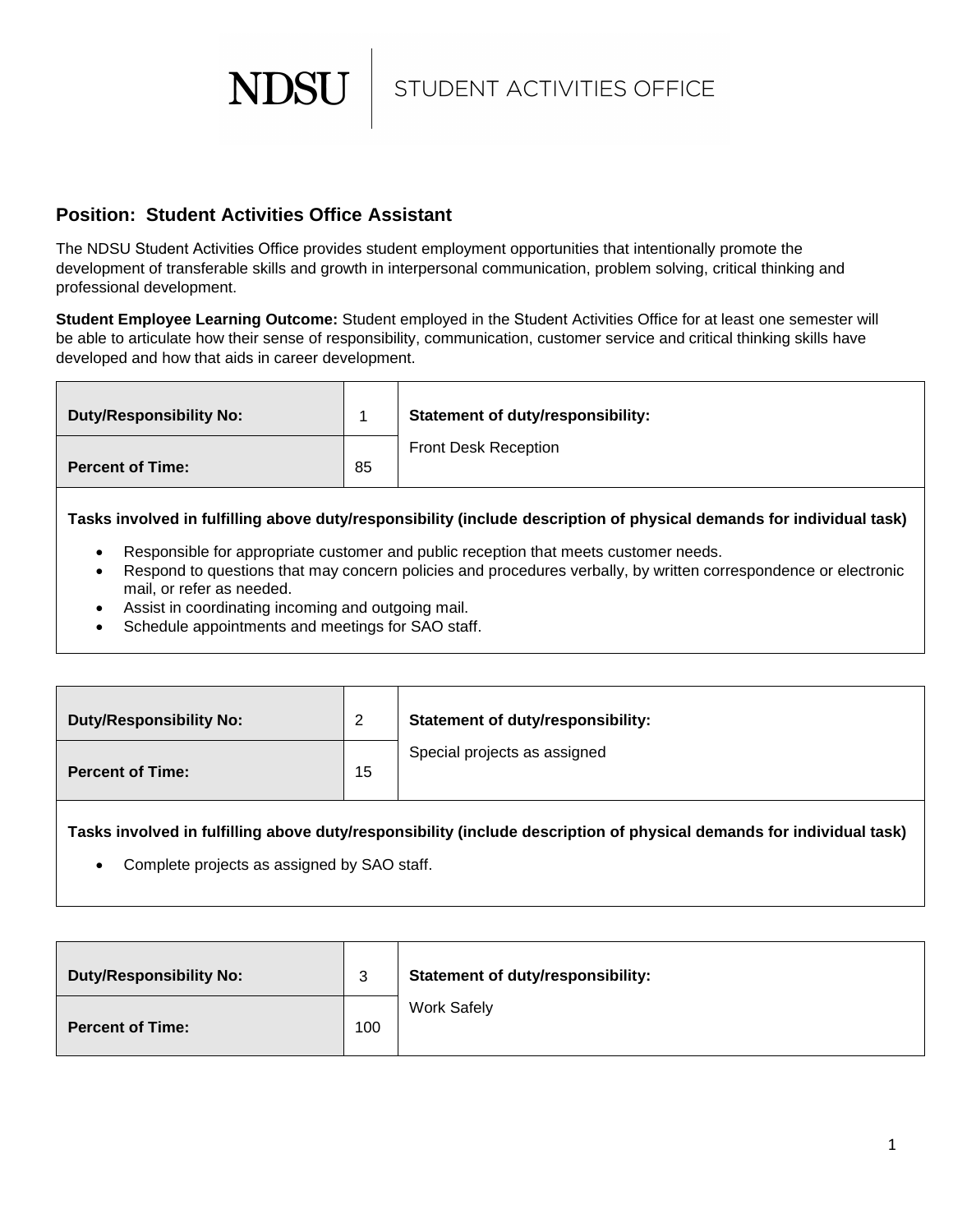| Duty/Responsibility No: | 4   | <b>Statement of duty/responsibility:</b>                                          |  |
|-------------------------|-----|-----------------------------------------------------------------------------------|--|
| <b>Percent of Time:</b> | 100 | Provide excellent customer service and work effectively in a team<br>environment. |  |

**Tasks involved in fulfilling above duty/responsibility (include description of physical demands for individual task)**

- Provide prompt, courteous and efficient excellent customer service to all visitors, students, faculty and staff.
- Establish and maintain strong, supportive and positive working relationships with co-workers and customers.
- Maintain a high level of morale within the department and present self as a positive role model.

| <b>Duty/Responsibility No:</b> | 5   | <b>Statement of duty/responsibility:</b>               |
|--------------------------------|-----|--------------------------------------------------------|
| <b>Percent of Time:</b>        | 100 | Student Activities Office Student Employee Development |

**Tasks involved in fulfilling above duty/responsibility (include description of physical demands for individual task)**

- Attend Fall Student Team Training in August each year
- Complete all required University annual trainings: Baseline Safety Training, Preventing Sexual Harassment Training and Student Employee Handbook quiz.
- Actively participate in fall and spring semester workshops.
- Complete self-rating portion of the Student Activities student employment evaluations each semester.

| <b>SPECIFIC</b><br><b>SKILLS OR</b><br><b>EQUIPMENT</b><br><b>REQUIRED</b> | Requires use/operation of (could include computer software/hardware, tractors,<br>lab equipment, organizational/prioritization ability, interpersonal/oral/written<br>communication skills, customer oriented/service, detail oriented, etc.): |
|----------------------------------------------------------------------------|------------------------------------------------------------------------------------------------------------------------------------------------------------------------------------------------------------------------------------------------|
|                                                                            |                                                                                                                                                                                                                                                |